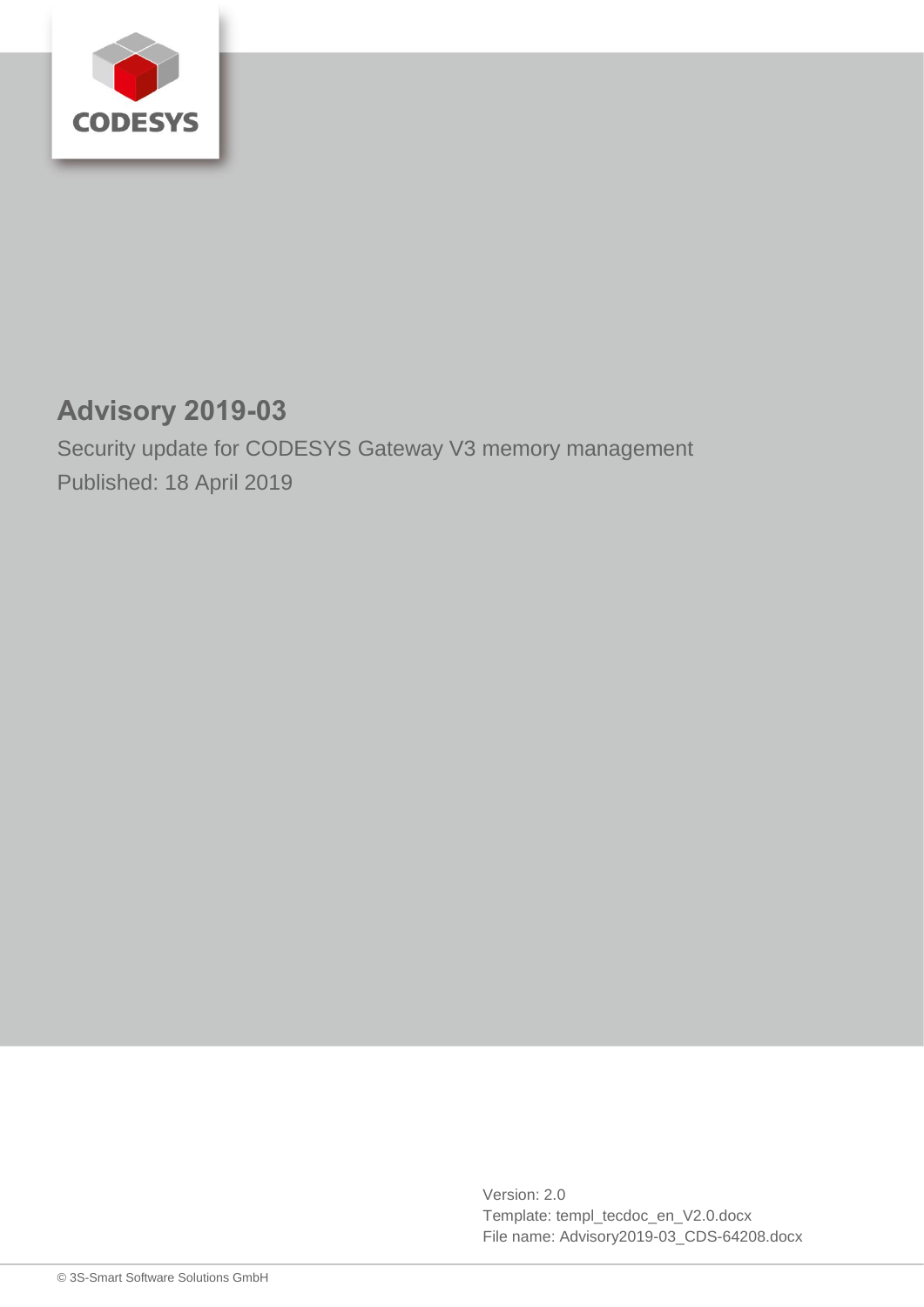# **CONTENT**

|                          |                                                                                            | Page                                       |
|--------------------------|--------------------------------------------------------------------------------------------|--------------------------------------------|
| 1                        | <b>Affected Products</b>                                                                   | 3                                          |
| $\overline{2}$           | <b>Vulnerability overview</b>                                                              | 3                                          |
| 2.1<br>2.2<br>2.3<br>2.4 | <b>Type</b><br><b>Management Summary</b><br>References<br><b>Severity Rating</b>           | 3<br>$\begin{array}{c} 3 \\ 3 \end{array}$ |
| 3                        | <b>Vulnerability details</b>                                                               | 3                                          |
| 3.1<br>3.2<br>3.3<br>3.4 | <b>Detailed Description</b><br>Exploitability<br><b>Difficulty</b><br>Existence of exploit | $\begin{array}{c} 3 \\ 3 \\ 3 \end{array}$ |
| 4                        | Available software updates                                                                 | $\overline{\mathbf{4}}$                    |
| 5                        | <b>Further References</b>                                                                  | $\overline{\mathbf{4}}$                    |
| 6                        | <b>Mitigation</b>                                                                          | $\boldsymbol{4}$                           |
| $\overline{7}$           | <b>Acknowledgments</b>                                                                     | 4                                          |
| 8                        | <b>Further Information</b>                                                                 | 4                                          |
| 9                        | <b>Disclaimer</b>                                                                          | 4                                          |
| <b>Bibliography</b>      |                                                                                            | 5                                          |
| <b>Change History</b>    |                                                                                            |                                            |

o 3S-Smart Software Solutions GmbH<br>
■<br>
© 3S-Smart Software Solutions GmbH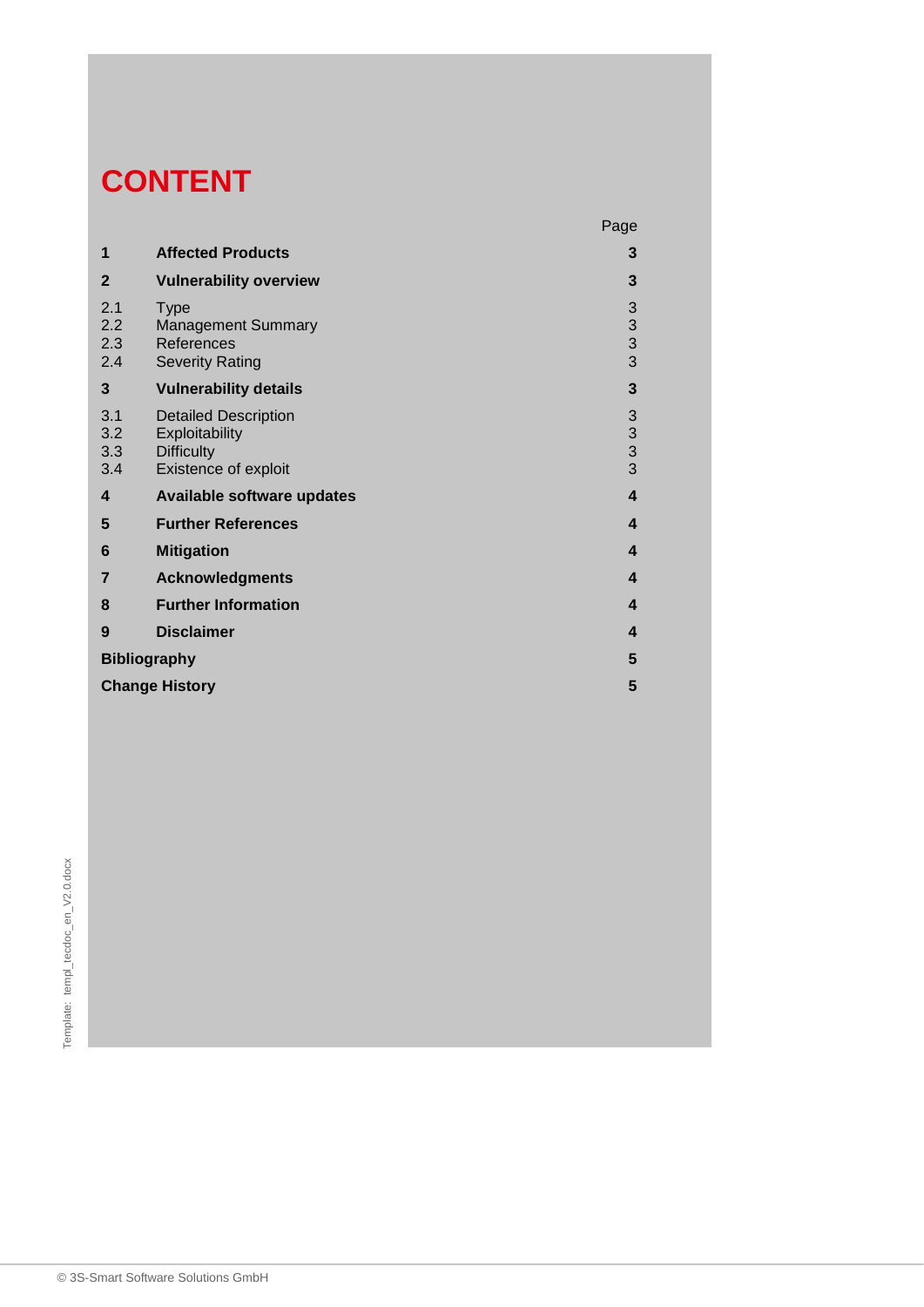#### <span id="page-2-0"></span>**1 Affected Products**

All variants of the following CODESYS V3 products in all versions prior V3.5.14.20 containing the CmpGateway component are affected, regardless of the CPU type or operating system:

- CODESYS Control for BeagleBone
- CODESYS Control for emPC-A/iMX6
- CODESYS Control for IOT2000
- CODESYS Control for Linux
- CODESYS Control for PFC100
- CODESYS Control for PFC200
- CODESYS Control for Raspberry Pi
- CODESYS Control V3 Runtime System Toolkit
- CODESYS Gateway V3
- <span id="page-2-1"></span>• CODESYS V3 Development System

#### **2 Vulnerability overview**

#### <span id="page-2-2"></span>**2.1 Type**

Uncontrolled Memory Allocation

#### <span id="page-2-3"></span>**2.2 Management Summary**

A crafted communication request may cause uncontrolled memory allocations in the affected CODESYS products and may result in a denial-of-service condition.

#### <span id="page-2-4"></span>**2.3 References**

CVE: CVE-2019-9012 [6] CODESYS JIRA: CDS-64208, CDS-65657

### <span id="page-2-5"></span>**2.4 Severity Rating**

3S-Smart Software Solutions GmbH has rated this vulnerability as high.

The CVSS v3.0 base score of 7.5 has been assigned. The CVSS vector string is (CVSS:3.0/AV:N/AC:L/PR:N/UI:N/S:U/C:N/I:N/A:H). [7]

#### <span id="page-2-6"></span>**3 Vulnerability details**

#### <span id="page-2-7"></span>**3.1 Detailed Description**

The CODESYS Gateway routes the online communication between clients like the CODESYS Development System and CODESYS Control runtime systems. As optional component of CODESYS Control runtime systems it may also run on PLC devices.

A crafted communication request may cause uncontrolled memory allocations in the affected CODESYS products and may result in a denial-of-service condition.

#### <span id="page-2-8"></span>**3.2 Exploitability**

This vulnerability could be exploited remotely.

#### <span id="page-2-9"></span>**3.3 Difficulty**

An attacker with low skills would be able to exploit this vulnerability.

#### <span id="page-2-10"></span>**3.4 Existence of exploit**

No known public exploits specifically target this vulnerability.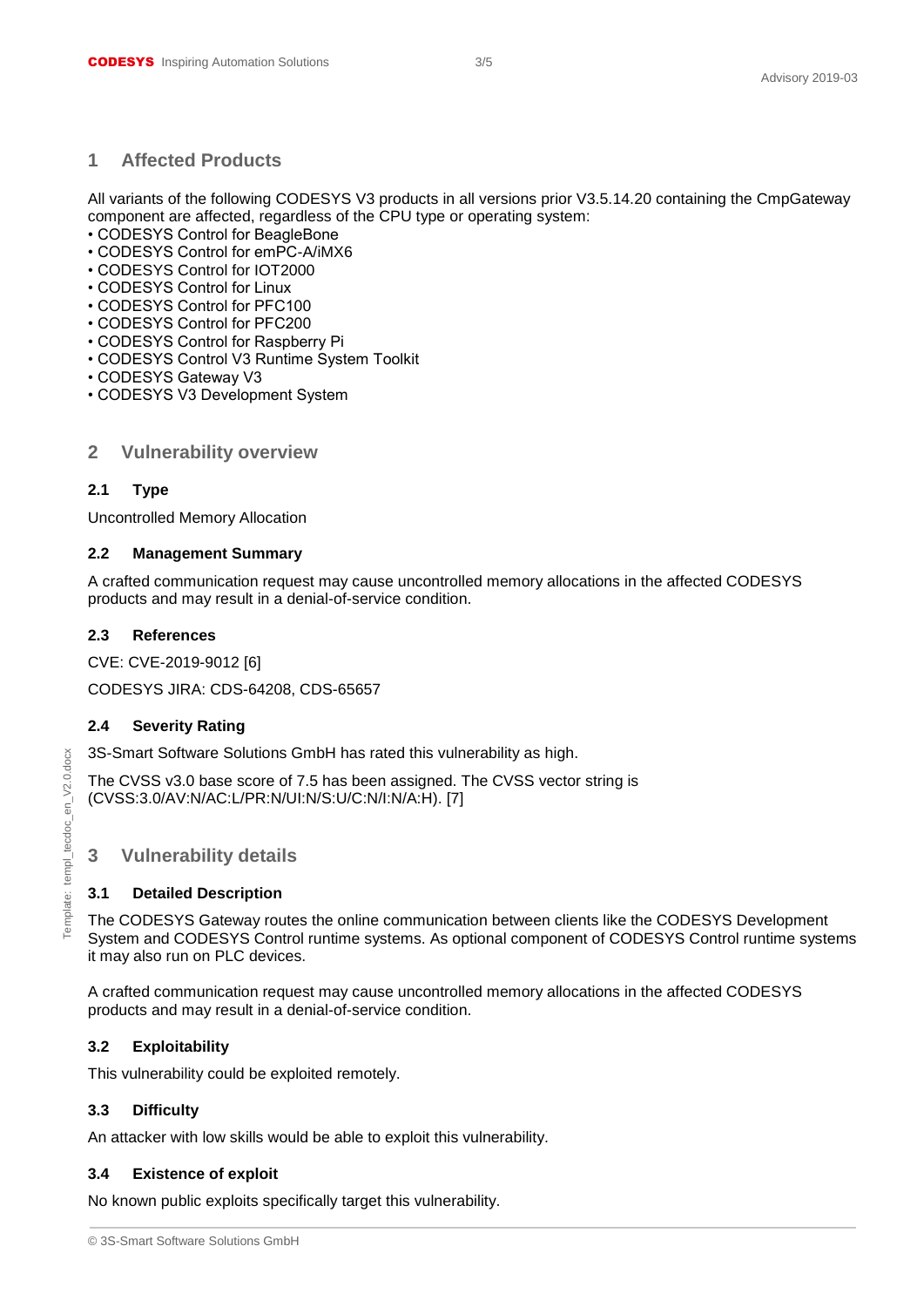#### <span id="page-3-0"></span>**4 Available software updates**

3S-Smart Software Solutions GmbH has released version V3.5.14.20, which solves the noted vulnerability issue for all affected CODESYS products.

This issue will also be fixed by version V3.5.15.0 of the affected products. The release of version V3.5.15.0 is expected for July 2019.

<span id="page-3-1"></span>Please visit the CODESYS update area for more information on how to obtain the software update [3].

#### **5 Further References**

<span id="page-3-2"></span>See also Advisory 2019-02 for another CODESYS Gateway vulnerability.

#### **6 Mitigation**

Currently, 3S-Smart Software Solutions GmbH has not identified any workarounds for this vulnerability. In general, 3S-Smart Software Solutions GmbH recommends as part of the mitigation strategy the following defensive measures to reduce the risk of exploitation of this vulnerability:

• Conduct or reinforce security awareness training for users

• Use controllers and devices only in a protected environment to minimize network exposure and ensure that they are not accessible from outside

- Use firewalls to protect and separate the control system network from other networks
- Use VPN (Virtual Private Networks) tunnels if remote access is required
- Activate and apply user management and password features
- Limit the access to both development and control system by physical means, operating system features, etc.

• Protect both development and control system by using up to date virus detecting solutions

For more information and general recommendations for protecting machines and plants, see also the CODESYS Security Whitepaper [1].

### <span id="page-3-3"></span>**7 Acknowledgments**

3S - Smart Software Solutions GmbH thanks those in the security community, who help us to improve our products and to protect customers and users through coordinated vulnerability disclosure.

<span id="page-3-4"></span>We thank Martin Hartmann from cirosec GmbH for reporting this vulnerability following coordinated disclosure.

#### **8 Further Information**

For additional information regarding the CODESYS products, especially the above-mentioned versions, or about the described vulnerability please contact the 3S-Smart Software Solutions support team [5].

#### <span id="page-3-5"></span>**9 Disclaimer**

3S-Smart Software Solutions GmbH assumes no liability whatsoever for indirect, collateral, accidental or consequential losses that occur by the distribution and/or use of this document or any losses in connection with the distribution and/or use of this document. All information published in this document is provided on good faith by 3S-Smart Software Solutions GmbH. Insofar as permissible by law, however, none of this information shall establish any guarantee, commitment or liability on the part of 3S-Smart Software Solutions GmbH.

Note: Not all CODESYS features are available in all territories. For more information on geographic restrictions, please contact sales@codesys.com.